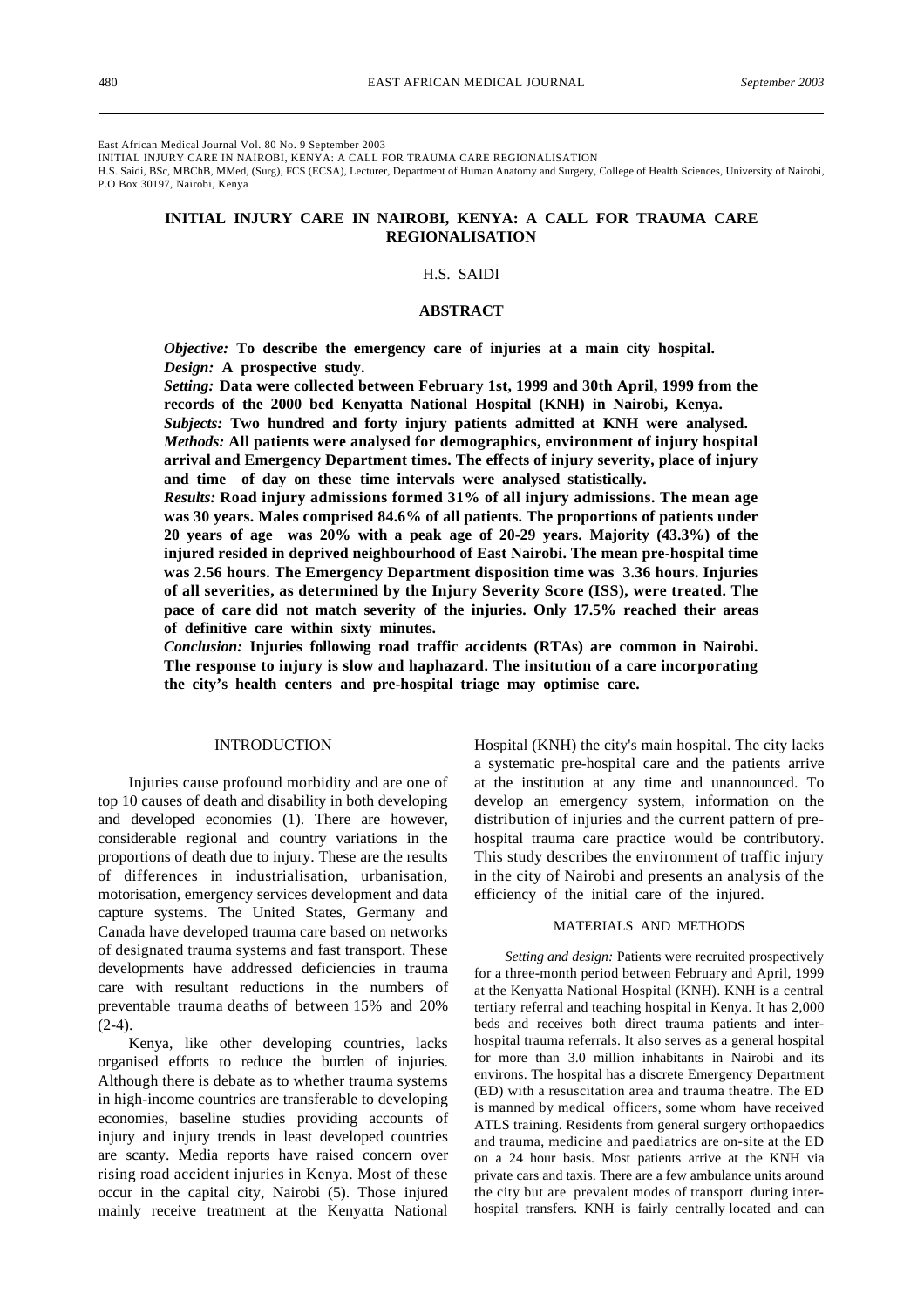be reached from all the sectors within half hour of average speed driving. KNH receives and treats all patients presenting at the ED. Those unable to pay the user fees have their charges waived upon recommendation by social workers.

*Study Population:* All first time road trauma admissions were included. This case definition excluded pre-hospital deaths and inter-hospital trauma referrals.

*Data Collection, Data Instruments and Definitions:* Data were abstracted by two research assistants (medical students) using a pre-coded questionnaire. Following institutional approval, data entry commenced on the day of admission and sequential entries were entered till discharge or death of patient. Data sources included the admission register at the ED, the ED case notes, nursing cardex (log), operation notes and discharge summaries. All data were checked for accuracy and completeness by the author.

Information gathered included patient demographics, place of residence and road crash, time of day accident occurred, mode of arrival to hospital, transport time, prehospital care, ED disposition time and the injury severity scores (ISS) were determined. The sites of road crashes were classified as major roads leading into the city (Jogoo, Thika, Waiyaki, Ngong, Langata, Mombasa roads), main roads, residential roads and roads outside the city limits. The usual place of residence was used to determine the relative affluence or deprivation of the environment of injury (Figure 1). East Nairobi has a mixture of medium socio-economic level estates, deprived estates and slum dwellings. North Nairobi has the affluent estates while West and South Nairobi an admixture of affluent and medium level estates and isolated pockets of informal settlements (Figure 1). Transport time was defined as time from injury incident to arrival at KNH. ED disposition time was the time from ED arrival to discharge to the ward, ICU or operating theatre. In the determination of lSS, six body regions were considered: head/ neck, face, thorax, abdomen pelvis, extremity/pelvis and skin (external). Injuries sustained in each of the regions were scored on a scale of 1-6 (minor to critical). The injury severity scores were computed from the sums of the squares of three highest (6) regional scores. Severe injuries were defined as having an ISS >15, moderate injury 9-15, and mild injury <9.

*Analysis:* The data were collected on a standard data sheet, entered into a personal PC computer and analysed using the SPSS version 10.0 statistical software. Variables likely to influence the different times recorded were ISS, place of injury and time of day injury occurred. Descriptive summary statistics were made for the demographic, time and injury severity variables.  $X^2$  and student t-tests were used where appropriate. The level of significance was  $p<0.05$ .

#### RESULTS

During the study period, 240 road traffic accident survivors were admitted (31% of all hospital trauma hospitalisations). There were 203 (84.6%) males and 37 (15.4%) females. The male:female gender ratio was 5.5:1. The age range was 5 to 81 years with a mean age of  $30 (\pm 13.4)$  years. Twenty per cent of the patients were 20 years of age and younger. The peak age was 20-29 years (36.6%). Most (65%) were pedestrians.

East Nairobi was the residence of the injured in 43.3% of patients. North Nairobi contributed 5.8%, of the injured while 23.1% of the injured resided outside the city.

Eighty six RTAs (38.2%) occurred along major roads while 62 (27.4%) happened in built-up residential areas. Thika road had the highest casualties (thirty three) compared to Waiyaki way (fourteen), Jogoo road (twelve), Mombasa road (nine), and Limuru/Kiambu road (nine). The distribution was 13.3% and 21.2% for city-center streets and other roads respectively.

Majority of the RTAs occurred during the day (72.4%). Extrication/evacuation of the injured was performed by members of the public (by-standers) and other road users in 65% of the injuries. Ambulance and military medical personnel evacuated 2.8% and 6.2% respectively. The predominant means of transportation to hospital was by use of private cars and taxis (75%). Ninety two per cent of the survivors had no medical interventions instituted before arrival at the hospital.

The mean transport time (incident to hospital arrival, encompassing scene and transport times) was  $2.56 \ (\pm 3.1)$ hours. This time was 2.97 hours for East Nairobi, 1.52 hours for West, 3.31 hours for South, 4.6 hours for North Nairobi and 1.97 hours for areas outside the city limits. The time of day and injury severity did not appear to influence the mean arrival time for patients. The average transport time was 2.65 hours for those with mild/ moderate injuries ( $ISS < 16$ ) and 2.23 hours for severe injuries (ISS  $\geq$  16) (p = 0.509). Eighty five patients (44.5%) arrived in hospital within one hour. The rest arrived within two (20.9%), three (1l.5%), four (8.4%) and five or more hours (14.7%). Forty eight per cent of those severely injured and 45.2% of those less injured arrived to the hospital less than one hour from the time of the accident incident ( $p = 0.76$ ). These proportions were similar for the different scenes of accidents.

The ED disposition times (hospital arrival to discharge from the ED) ranged from 6 minutes to 10 hours. The mean disposition time was 3.36 hours. The proportion of the injured that reached their areas of definitive care (wards, ICU, operating room) in less than one hour was 17.5%. The remainder was discharged within two (17.5%), three (19.5%), four (12.0%) and five or more hours (16%).

Analysis showed that the severity of injury had minimal effect on the pace of care. Most casualties (57.9%) had injury scores greater than 9. Casualties who sustained severe injuries (ISS > 15) had a mean disposition time of 3.47 hours. The average time was 2.72 hours for ISS<16 but the difference was not significant ( $p= 0.08$ ). When stratified to those discharged within one hour and those still in ED after this time, 31% of those with ISS >15 were admitted within one hour compared to 15% of those with ISS $<$ 15 (p= 0.043). The scene of accident and the time of the day the accident occurred did not affect ED disposition time.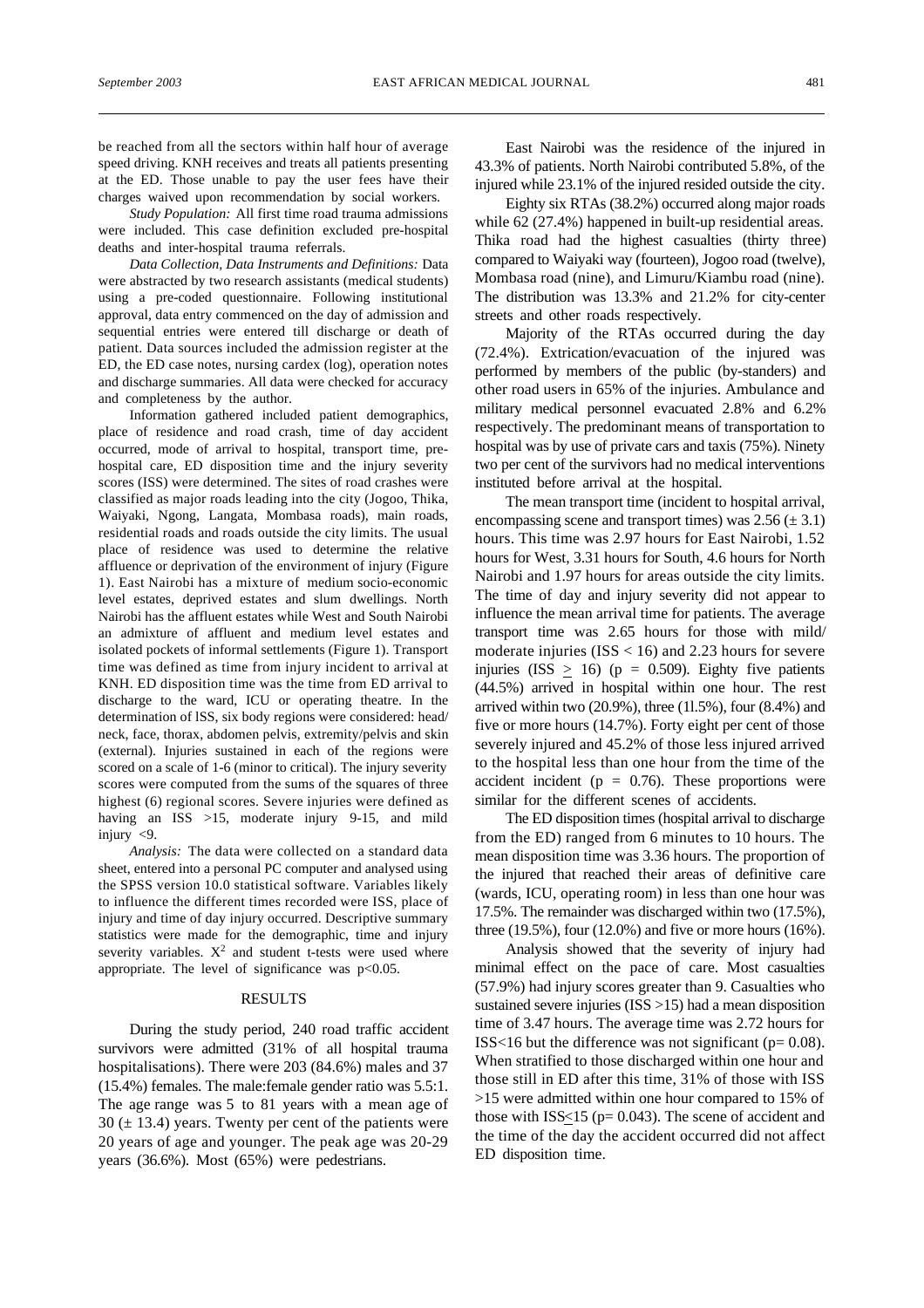# **Table 1**

*Distribution of traffic injuries by age sex and site of occurrence*

| Characteristic  | Number | $\%$  |
|-----------------|--------|-------|
| Age             |        |       |
| $0 - 9$         | 11     | 5.4   |
| $10-19$         | 30     | 14.6  |
| $20 - 29$       | 75     | 36.6  |
| 30-39           | 49     | 23.9  |
| 40-49           | 24     | 11.7  |
| 50-59           | 10     | 4.9   |
| 60              | 6      | 2.9   |
| Total           | 205    | 100.0 |
| $Sex*$          |        |       |
| Male            | 203    | 84.6  |
| Female          | 37     | 15.4  |
| Residence       |        |       |
| East Nairobi    | 90     | 43.3  |
| West Nairobi    | 32     | 15.4  |
| South Nairobi   | 26     | 12.5  |
| North Nairobi   | 12     | 5.8   |
| Outside Nairobi | 48     | 23.1  |
| Total           | 208    | 100   |

\* This information was available for all the patients. The lower totals for the other characteristics were due to missing data.

#### **Figure 1**

*Mean ISS for the different transport times for traffic admissions*

## **DISCUSSION**

Injury prevention and control involves studying the patterns and causes of injuries and applying the findings to public policy with the goal of reducing the frequency and severity of injuries (7). The results of this study highlight important aspects of the problem of injury in Kenya. Traffic injury constituted 31% of the injury burden at the KNH. Most of this injury involved young pedestrians. This young male preponderancy is a feature of a number of studies describing the injury situation in other cities

of developing countries (8,9). The potential for high Disability Adjusted Life Years (DALYs) losses suggested by injuries in this group clarifies the need for greater efforts to address injury prevention.

The risk of injury is disproportionately borne by the under-privileged. Majority of the patients in this study come from the deprived settlements in East Nairobi. Densely populated informal shelters in this part of Nairobi are notorious for poverty and crime. The significance of East Nairobi roads (Thika and Jogoo) comprising half of injuries on major roads is unclear. In a revelation by the Nairobi area traffic commandant (The Daily Nation, August 30, 2001), public minibuses operating on routes in East Nairobi are manned by a crew most notorious in breaking traffic laws. It appears that social indiscipline manifests in high prevalence rates for traffic injuries. A possible explanation for fewer injuries in West South and North Nairobi is the smaller proportion of informal shelters and lower population densities in the areas. A plausible economic explanation is that those injured in those areas preferred to go to other private institutions for care.

The transport time recorded in this study is much longer than those in other studies in high and middleincome communities. The injured here arrived after an average time of 176 minutes. Only 44.5% of the casualties arrived in less than one hour. In the paper by Arreolarisa *et al.*(10) the injury to hospital arrival times in Monterrey in Mexico was  $73.0 \pm 37.7$  minutes (30 min for 2% of the patients). In Seattle, Washington, combined response, scene, transport time was  $31.3 \pm 9.8$  minutes (< 30 min for 54% of the patients. Our results also contrast those from nearby Uganda where 66% of the injured reached Kampala hospitals within one hour (9). The long pre-hospital times in this study has profound implications for outcome and may have its basis in the predominant pedestrian population. When injured, this group is at the mercy of bystanders and useful time is spent organising for transport to the KNH. A road traffic accident survey at a private Nairobi hospital revealed a predominant vehicle occupant population (11) but gave no indication of whether this pattern positively influences hospital arrival time. In Uganda, there is no significant difference in arrival times between Kampala hospitals (9).

Trauma regionalization involves classification of hospitals in a region according to the level of care they can provide, transport of patients with major trauma to level 1 (tertiary) centers, establishment of emergency medical service, implementation of triage protocols for transport of trauma patients to the appropriate hospital and a centralised coordination of care (4). There is debate over whether this macro-organisation of care can be transferred to low-income countries (12). As demonstrated in this study, the injured are transported to hospital by private vehicles in the majority of cases. Ninety two per cent of the casualties arrive at KNH without any pre-hospital optimisation. Ali *et al.*(13) have shown that advanced trauma life support training in developing countries